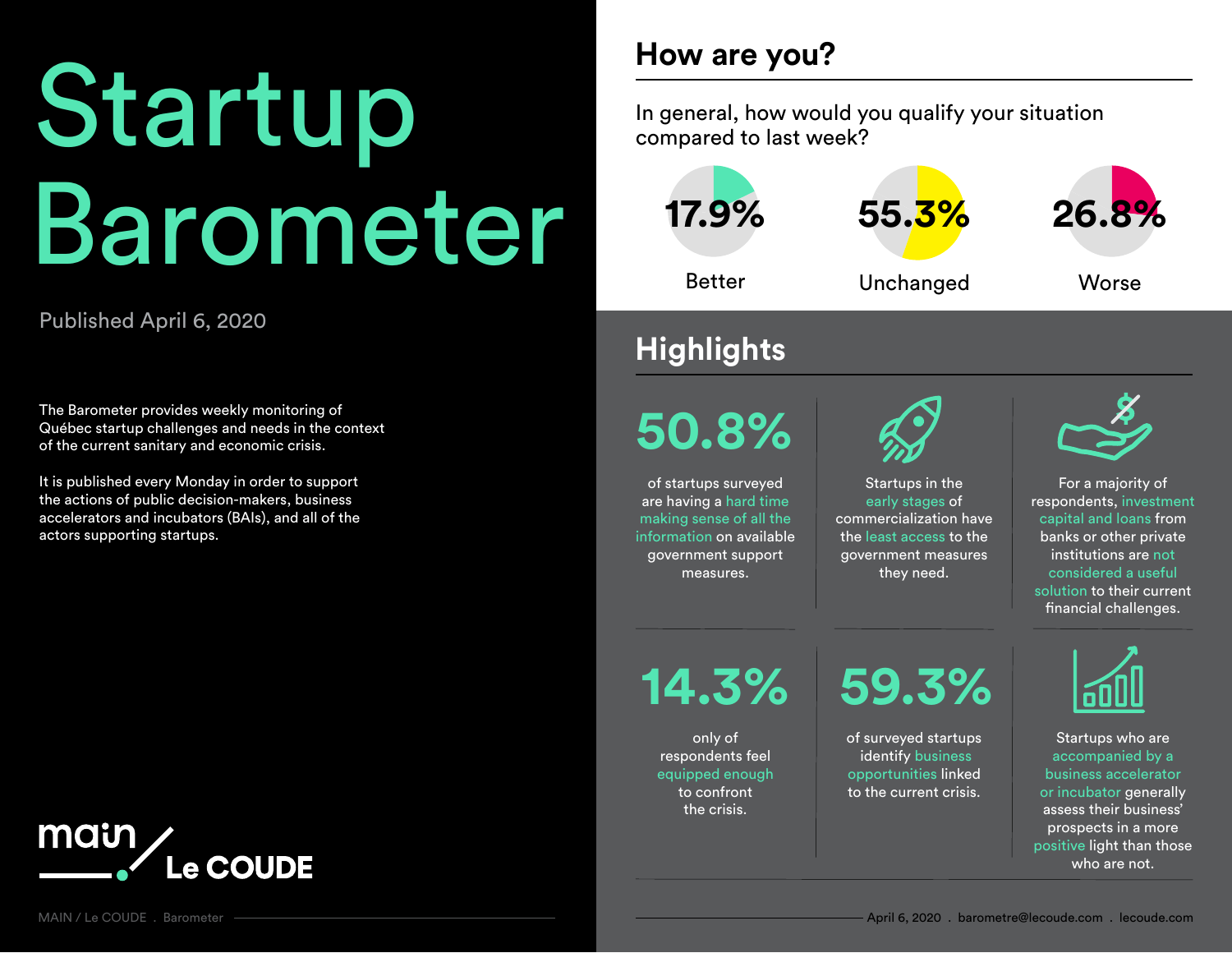# Key points this week

Data collected from March 30 to April 2, 2020

#### **Government measures**

of respondents state that current **9.5 %** government measures completely<br>meet their needs.

**50.8%**

of respondents acknowledge having a hard time making sense of all the information on government support measures.

| 50.8% | I don't know how to make<br>sense of the multiple<br>sources of information |
|-------|-----------------------------------------------------------------------------|
| 23.8% | The measures exist,<br>but I'm not eligible                                 |
| 19%   | I'm having issues with<br>the application process                           |
| 17.5% | The measure I need<br>do not exist                                          |
| 9.5%  | Yes, they meet<br>all of my needs                                           |
| 4.8%  | I don't know where<br>to find the information                               |

Based on the question: "Do the current government measures meet your needs?"

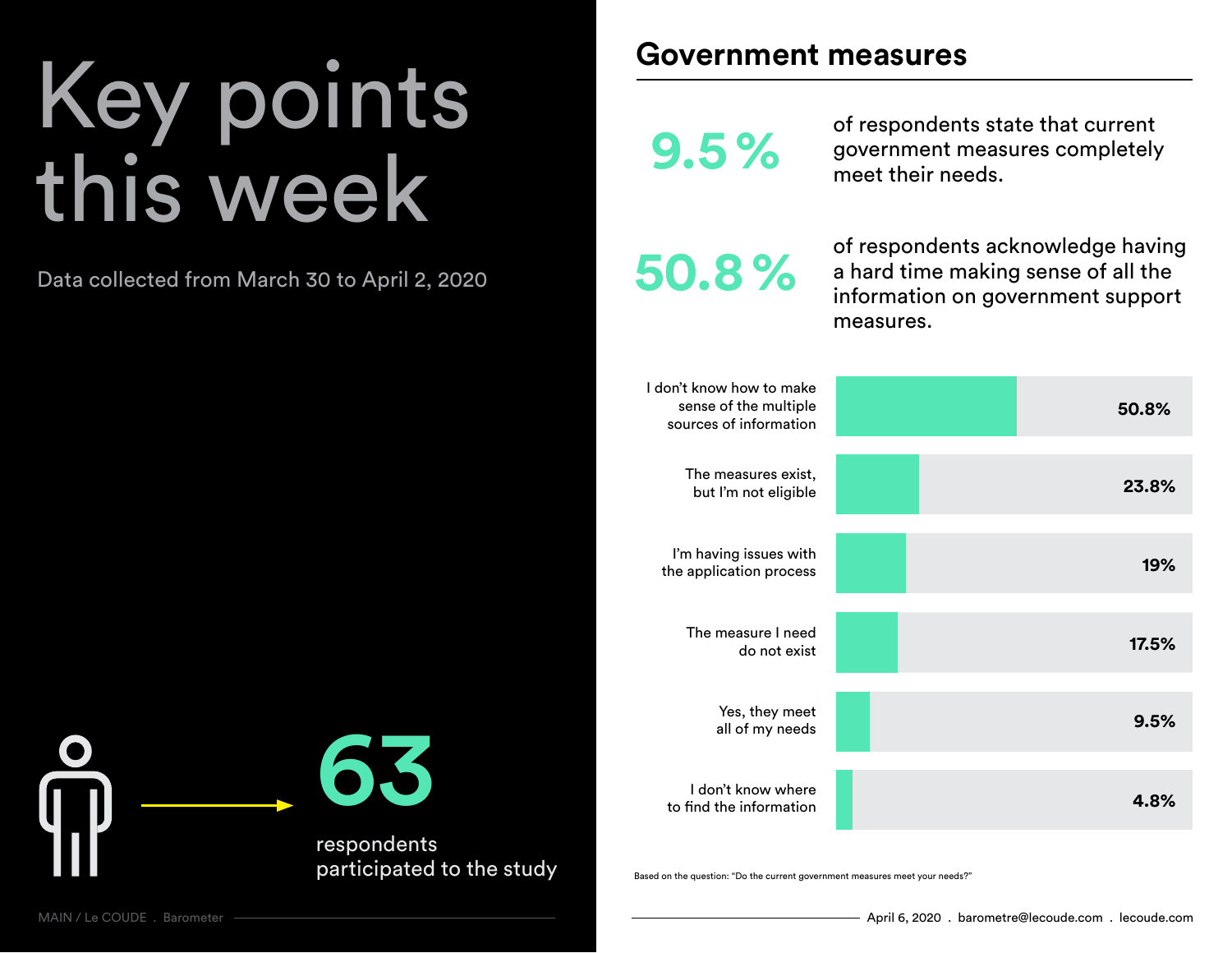#### By commercialization stage By industry

Startups in the early stages of commercialization seem to have the least access to the government measures they need.

Respondents who answered "The measures I need do not exist" and "The measures exist, but I'm not eligible" often come from the same business sectors.

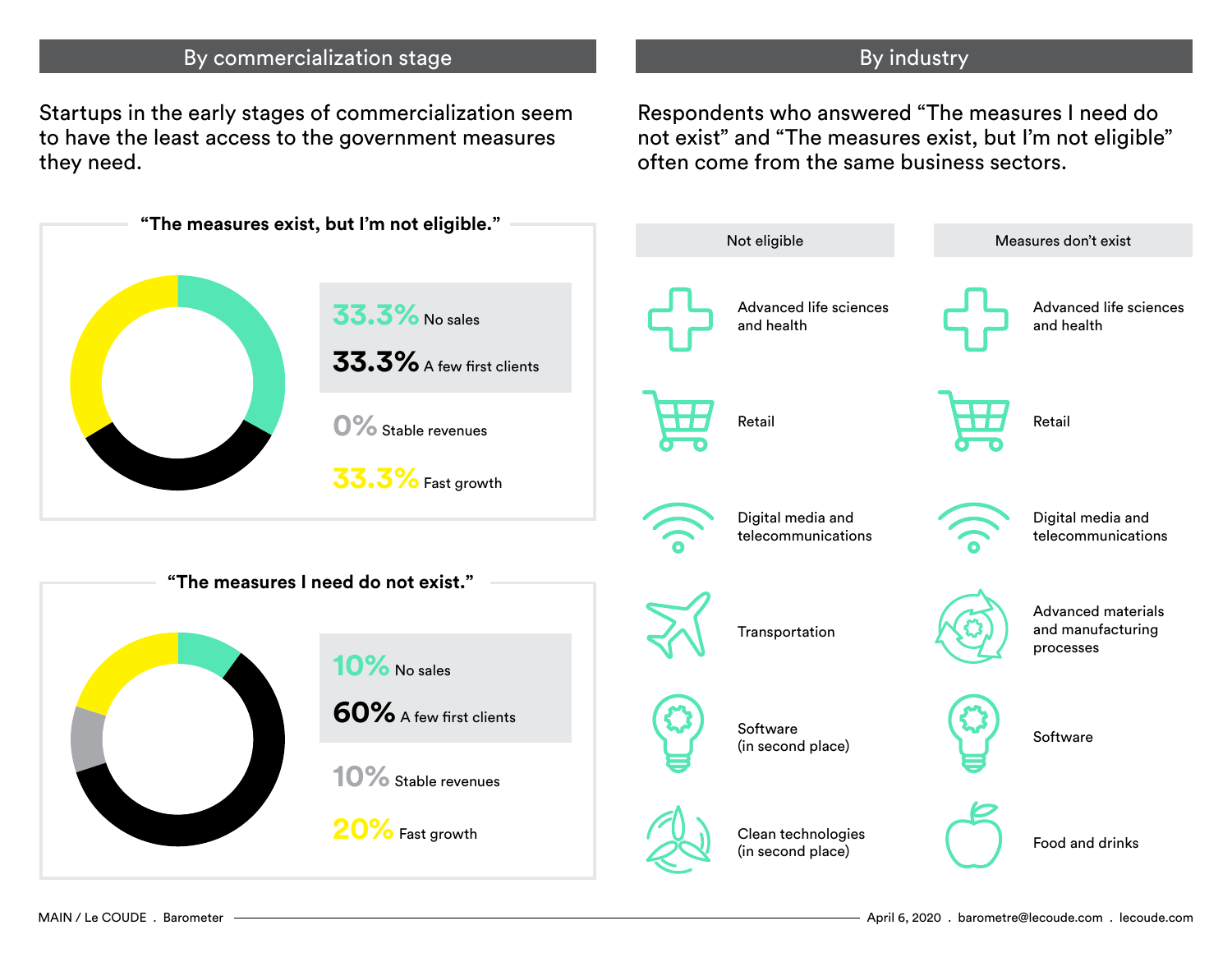# **Financial solutions**

Last week's Barometer showed that the 3 most important anticipated impacts for the 275 participating startups were related to finance: sales, cash flow and funding.

According to the 63 startups participating in this week's survey, financial solutions considered most helpful are:



### **60.3%**

of respondents do not consider equity a helpful measure to get through the current economic slowdown.

of respondents do not view private loans as a solution to their current situation. **68.3%**

Based on the question: "What type(s) of financial support would be useful in helping you get through the current economic slowdown?" (Possibility of selecting multiple answers) 63 respondents, 121 selected answers

#### **Startup support needs**

Regardless of their liquidity needs, startups mention their need for guidance in several key areas:

of respondents feel equipped enough to confront the crisis. **14.3%**

# **46%**

of startups voiced their need for help with identifying relevant government support mechanisms and with preparing grant applications, a clear link with the

# **50.8%**

of respondents who claimed having a hard time making sense of the multiples sources of information available on government measures.

#### Top support needs

|                                                                                        |  |  | 29 |                 | 46%   |
|----------------------------------------------------------------------------------------|--|--|----|-----------------|-------|
| Identifying relevant government support mechanisms<br>and preparing grant applications |  |  |    |                 |       |
|                                                                                        |  |  | 21 |                 | 33.3% |
| Commercialization                                                                      |  |  |    |                 |       |
|                                                                                        |  |  | 15 |                 | 23.8% |
| Financial management and planning                                                      |  |  |    |                 |       |
|                                                                                        |  |  |    | 12 <sub>2</sub> | 19.1% |
| Research and development                                                               |  |  |    |                 |       |
|                                                                                        |  |  |    | 12 <sub>2</sub> | 19.1% |
| Government relations                                                                   |  |  |    |                 |       |
|                                                                                        |  |  |    | 11              | 17.5% |
| Strategy for business model redesign or pivot                                          |  |  |    |                 |       |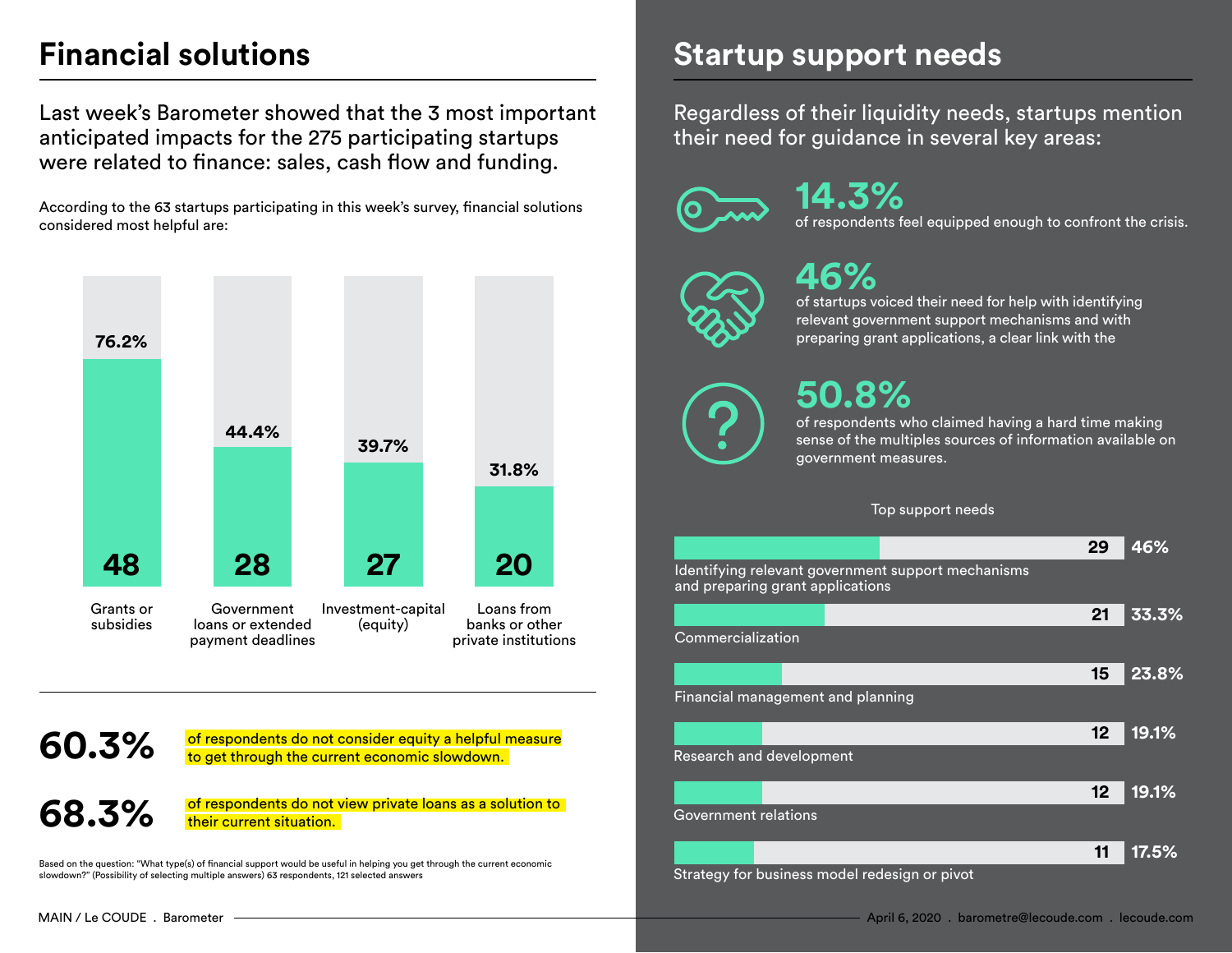### **Startup support needs**



Commercialization and financial management and planning needs are more important for fast-growth organizations. (44.4% and 46.2%)

For startups without sales yet, the most important need is for financial management and planning. (30.8%)

Based on the question: "Aside from access to liquidity, do you feel equipped to confront the current situation? If not, what<br>type(s) of support do you need in priority?" 63 respondents, 160 selected answers

### **Business opportunities**

# **59.3%**

of surveyed startups identify business opportunities linked to the current crisis.

Fast growth organizations are those seeing the most business opportunities in the current economic slowdown.



COVID-19 solutions and assistance **5** mentions

Research and development **4** mentions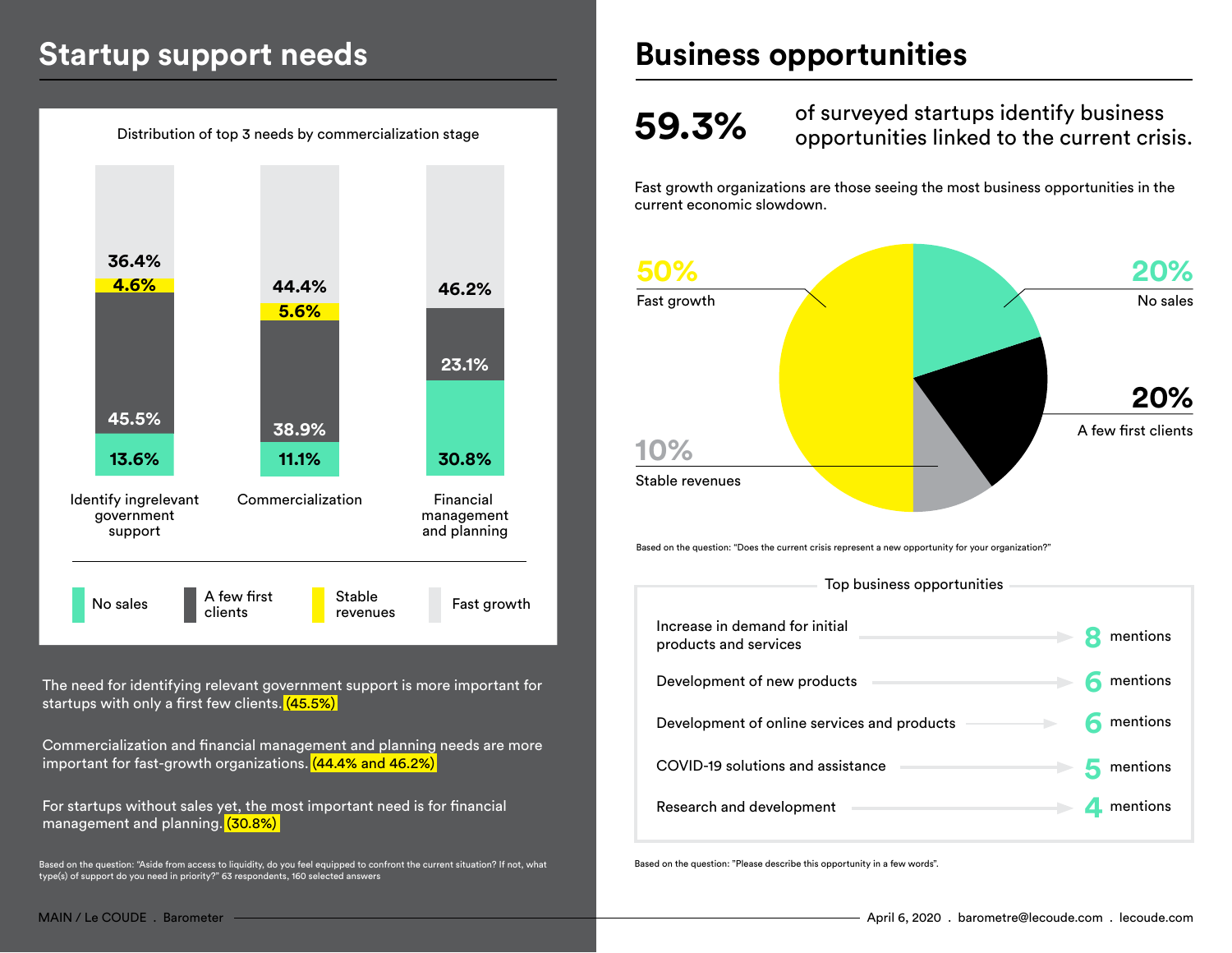# Overview of the situation for Quebec startups

This section is a compiled analysis of all startups' Barometer responses to date. For this reason, it evolves as new startups subscribe to the Barometer. The analysis is based on their initial (comprehensive) survey answers.

|                                    |                 | Data analyzed             | <b>Diffusion</b> |
|------------------------------------|-----------------|---------------------------|------------------|
| <b>Initial</b><br><b>Barometer</b> | 275<br>startups | March 19 to 26, 2020      | March 30, 2020   |
| Week <sub>1</sub>                  | 322<br>startups | March 19 to April 2, 2020 | April 6, 2020    |
| Week 2                             |                 |                           | April 13, 2020   |
| Week 3                             |                 |                           | April 20, 2020   |
| Week 4                             |                 |                           | April 27, 2020   |

### **Comparison: accompanied / unaccompanied startups**

This week, the Barometer's Overview provides a specific analysis of startups' experiences when supported by an accelerator or incubator or unaccompanied.

#### Variation in primary needs

Startups' needs differ based on whether they are accompanied by an accelerator or incubator or not.

Top 3 needs of accompanied startups (291 startups)

**1** Loans or grants to keep current workforce

**2** Loans or grants to pay suppliers and / or operating expenses

**3** Commercialization support

Top 3 needs of startups that are not accompanied (27 startups)

> **1** Loans or grants to keep current workforce

> > **2**

Opportunities to connect with other entrepreneurs who are experiencing similar challenges

**3** Support from crisis management and contingency plan experts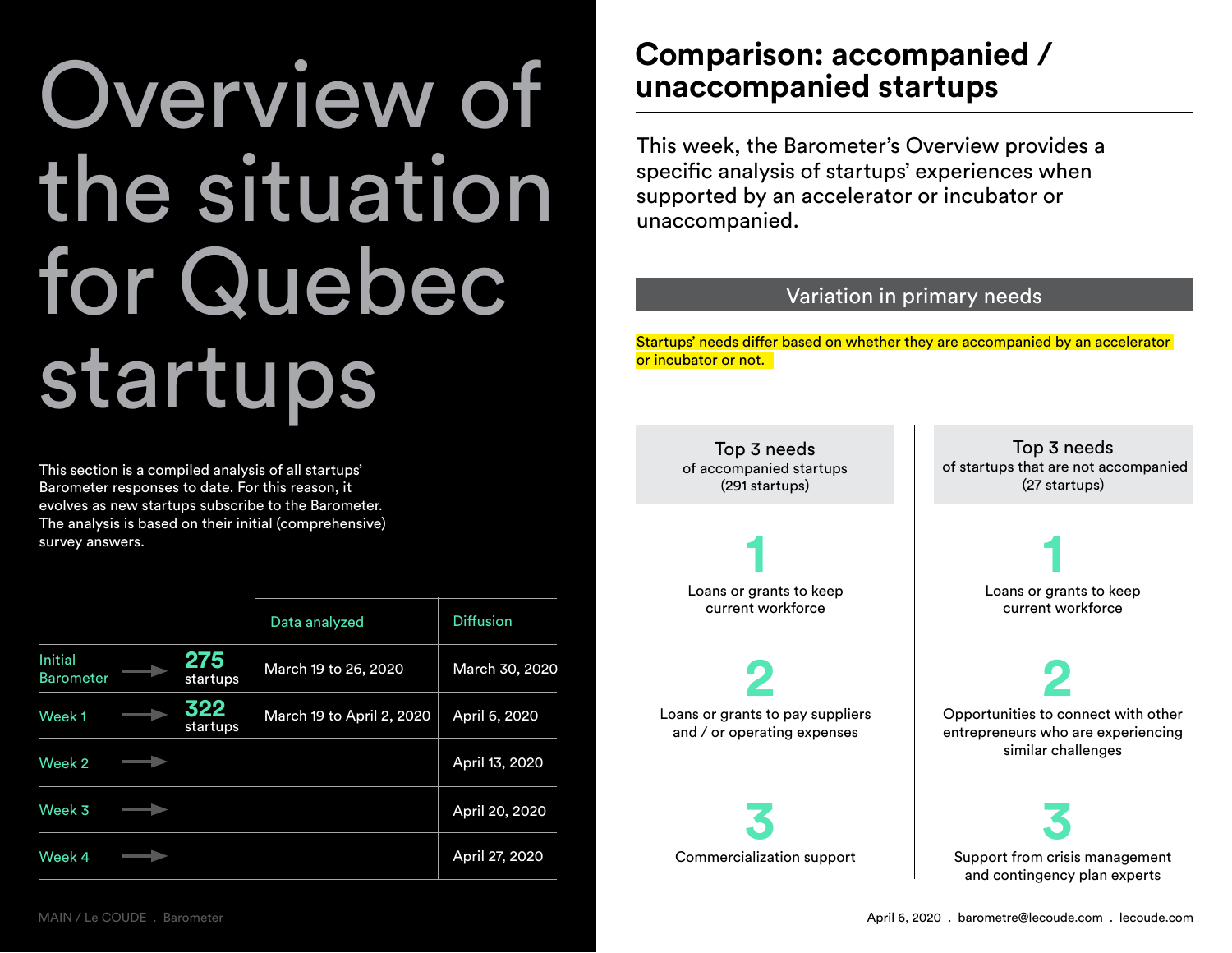Startups that are accompanied generally assess their business' future in a more positive light than those that are not.



your business' future?" (1 = threat to survival, 10 = new business opportunities)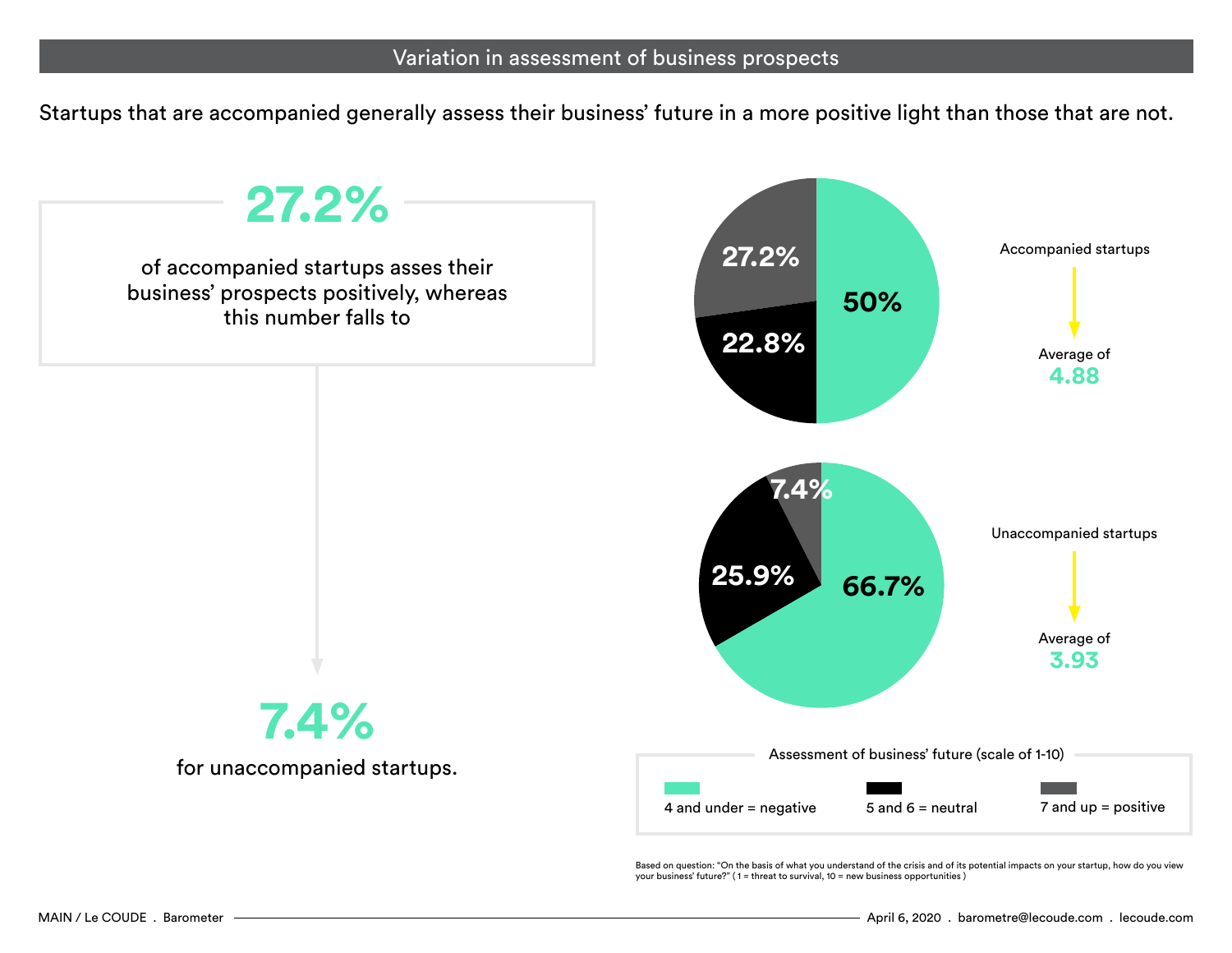#### Needs by industry sector



For all industries sectors surveyed except for Craft and Transport, the primary need is for loans or grants to help keep their current workforce in place.



The second-most need in importance varies more widely, but for several industries sectors, it is commercialization support.

| Industry                                             | Respondents<br>by industry | Psychological<br>support | Crisis<br>management &<br>contingency<br>plan | Connect<br>with other<br>entrepreneurs | Financial<br>planning and<br>management | Research and<br>development<br>support | Commercialization | Deferral of<br>deadline for<br>taxes | Loans or<br>grants to keep<br>your current<br>workforce | Loans or grants<br>for expenses | Employee<br>support<br>measures |
|------------------------------------------------------|----------------------------|--------------------------|-----------------------------------------------|----------------------------------------|-----------------------------------------|----------------------------------------|-------------------|--------------------------------------|---------------------------------------------------------|---------------------------------|---------------------------------|
| Agriculture                                          | 16                         | 4.8%                     | 8.1%                                          | 1.6%                                   | 9.7%                                    | 12.9%                                  | 11.3%             | 12.9%                                | 17.7%                                                   | 16.1%                           | 4.8%                            |
| Food and drinks                                      | 23                         | 3.1%                     | 4.7%                                          | 4.7%                                   | 15.6%                                   | 0%                                     | 17.2%             | 12.5%                                | 20.3%                                                   | 17.2%                           | 4.7%                            |
| Craft                                                | 9                          | 3.3%                     | 3.3%                                          | 16.7%                                  | 20%                                     | 6.7%                                   | 10%               | 16.7%                                | 3.3%                                                    | 16.7%                           | 3.3%                            |
| Education                                            | 42                         | 1.6%                     | 6.5%                                          | 3.2%                                   | 16.1%                                   | 12.1%                                  | 12.1%             | 9.7%                                 | 22.6%                                                   | 12.9%                           | 3.2%                            |
| Forestry                                             | $\mathbf{1}$               | 0%                       | 0%                                            | 0%                                     | 0%                                      | 33.3%                                  | 0%                | 33.3%                                | 33.3%                                                   | 0%                              | 0%                              |
| Mining                                               | 5                          | 0%                       | 0%                                            | 0%                                     | 0%                                      | 10%                                    | 20%               | 30%                                  | 30%                                                     | 10%                             | 0%                              |
| Software & Web                                       | 23                         | 0%                       | 2.8%                                          | 8.5%                                   | 9.9%                                    | 4.2%                                   | 14.1%             | 18.3%                                | 19.7%                                                   | 16.9%                           | 5.6%                            |
| Advanced materials<br>and manufacturing<br>processes | 20                         | 5.9%                     | 4.4%                                          | 0%                                     | 10.3%                                   | 8,8%                                   | 11.8%             | 10.3%                                | 23.5%                                                   | 19.1%                           | 5.9%                            |
| Digital media and<br>wireless                        | 67                         | 1.4%                     | 3.8%                                          | 1.4%                                   | 13.7%                                   | 9%                                     | 15.6%             | 15.6%                                | 20.8%                                                   | 15.6%                           | 3.3%                            |
| Advanced life sciences<br>and health                 | 37                         | 4.4%                     | 5.8%                                          | 3.6%                                   | 12.4%                                   | 13.1%                                  | 13.9%             | 9.5%                                 | 22.6%                                                   | 11.7%                           | 2.9%                            |
| <b>Financial services</b>                            | 14                         | 0%                       | 2.6%                                          | 5.1%                                   | 15.4%                                   | 7.7%                                   | 10.3%             | 12.8%                                | 23.1%                                                   | 17.9%                           | 5.1%                            |
| Clean technologies                                   | 43                         | 3.1%                     | 3.1%                                          | 1.5%                                   | 6.9%                                    | 13.7%                                  | 17.6%             | 11.5%                                | 22.9%                                                   | 16.8%                           | 3.1%                            |
| Tourism and culture                                  | 21                         | 4.3%                     | 7.1%                                          | 4.3%                                   | 15.7%                                   | 8.6%                                   | 12.9%             | 11.4%                                | 22.9%                                                   | 12.9%                           | 0%                              |
| Transport                                            | 20                         | 2.4%                     | 5.9%                                          | 2.4%                                   | 14.1%                                   | 9.4%                                   | 18.8%             | 12.9%                                | 16.5%                                                   | 11.8%                           | 5.9%                            |
| Retail                                               | 39                         | 8%                       | 5.1%                                          | 6.5%                                   | 8%                                      | 5.8%                                   | 15.2%             | 13.8%                                | 16.7%                                                   | 16.7%                           | 4.3%                            |